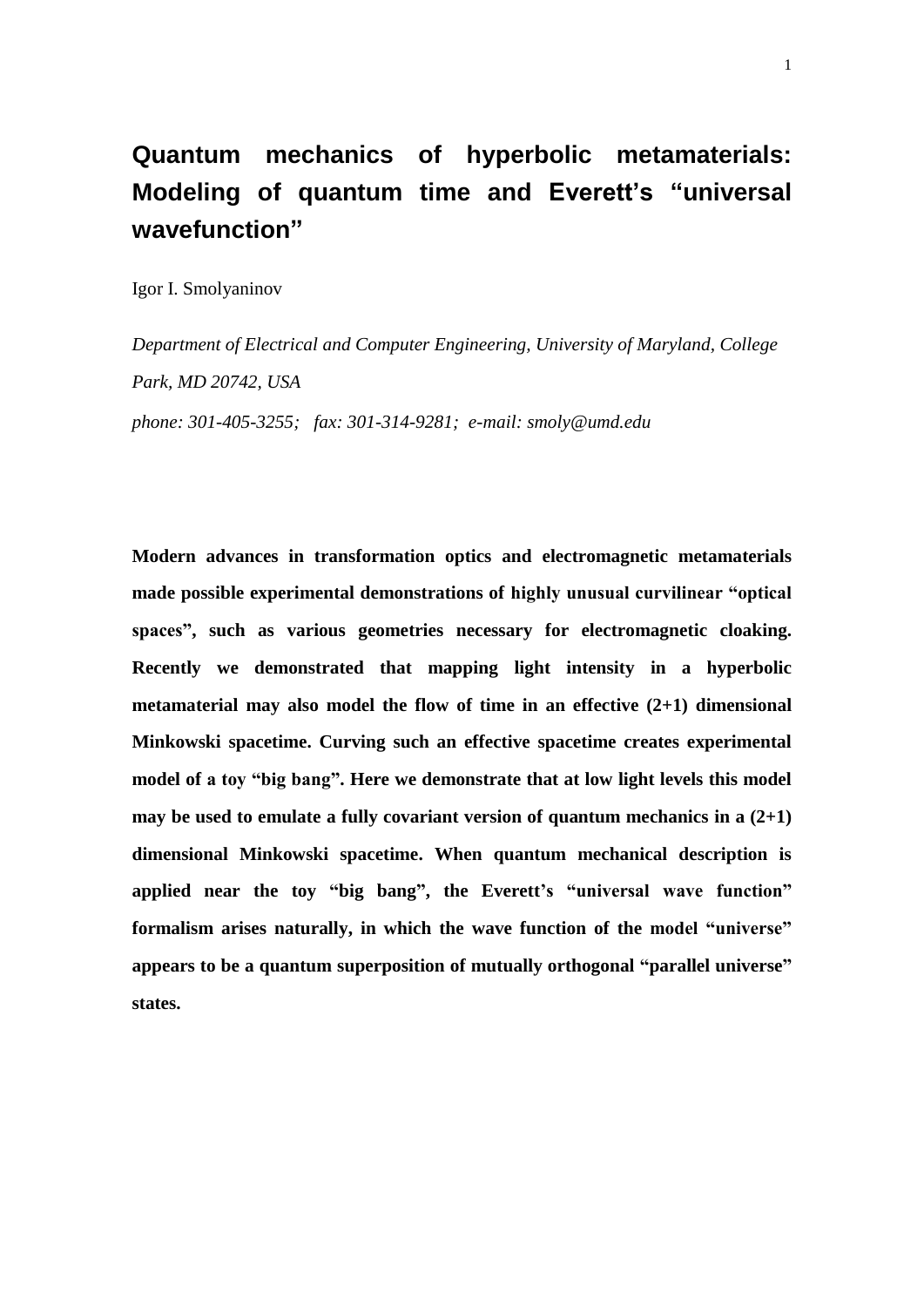# **1. Introduction**

The problem of time in quantum mechanics has a long history. In the standard nonrelativistic quantum mechanics time and space variables are treated differently: time is treated as a parameter, not an operator, and the uncertainty principle for time and energy has a different character than the uncertainty principle for space and momentum. Relativistic extensions of standard quantum mechanics do not resolve these issues completely. The main difficulty is associated with the role of measurement in quantum mechanics, which is supposed to collapse the wave function "instantaneously". Quite obviously, the notion of instantaneous collapse appears to be difficult to accommodate in a relativistic theory. The "peaceful coexistence" of quantum mechanics and relativity is especially difficult to arrange when measurements performed on spatially separated two-particle entangled states are considered. Various interpretations of quantum mechanics do not agree on these issues. Moreover, they often predict different experimentally testable outcomes. A good recent overview of the notion of time in quantum mechanics can be found in ref.[1] and the references therein.

Electromagnetic metamaterials appear to provide us with an interesting model system, which may enable better understanding of the meaning of time in various physics situations. Recently we demonstrated that mapping of monochromatic extraordinary light distribution in a hyperbolic metamaterial along some spatial direction may model the classical "flow of time" [2,3]. Moreover, it seems to be possible to examine simultaneous appearance of "statistical" and "cosmological" arrows of time in an experimental scenario which emulates a big bang-like event in a specially designed hyperbolic metamaterial [3]. Here we examine optical properties of this model at low light levels, and demonstrate that it may be used to emulate a fully covariant version of quantum mechanics in a 2+1 dimensional Minkowski spacetime in which the "time" and "space" operators enter all equations in a completely symmetric fashion. An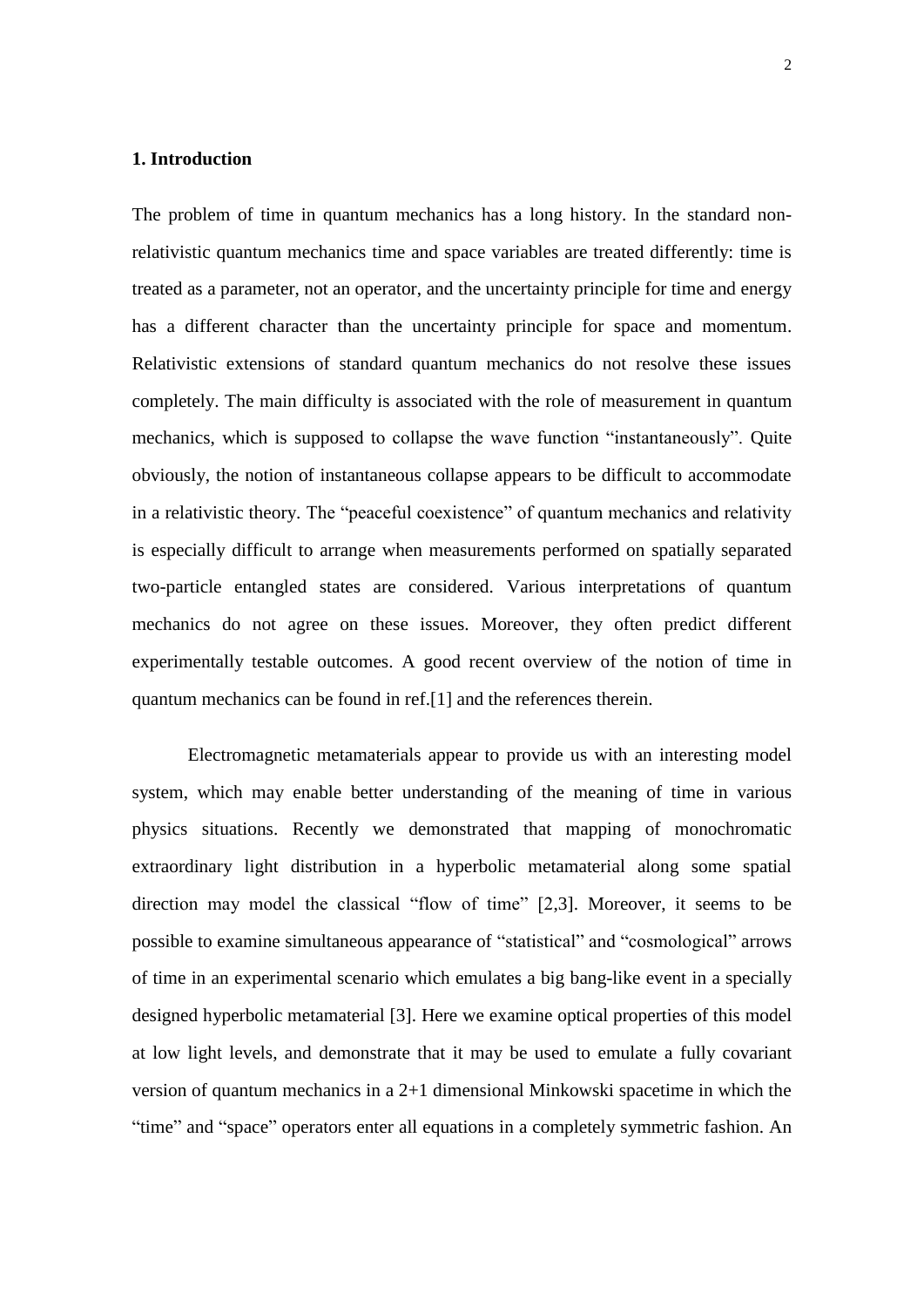interesting feature of this model is that the rules of standard non-relativistic quantum mechanics allow us to build a simple and non-controversial model of Lorentz invariant quantum theory in an effective flat (2+1) Minkowski spacetime.

Hyperbolic metamaterials are typically fabricated as either layered metaldielectric structures or arrays of metal wires in a dielectric host [2,3]. On the other hand, one of the best understood geometries for hyperbolic metamaterials relies on  $In_{0.53}Ga_{0.47}As:Al_{0.48}In_{0.52}As$  semiconductor superlattices [4], making this topic of particular interest to semiconductor research community. Moreover, since the beginning of 80s quantum-optical analogies in various photonic and semiconductor settings were extensively discussed in non-relativistic case in the Schrödinger approximation, as described in recent extensive reviews [5-7]. Such fundamental for solid-state quantum physics effects as Bloch oscillations, Zenner tunneling, surface Tamm states, Anderson localization and so on were modeled in micro-structured materials and photonic lattices. In addition, relativistic case was also addressed in refs. [8-10]. Metamaterial modeling of relativistic fully covariant quantum mechanics builds on this extensive body of work.

# **2. Modeling a fully covariant version of quantum mechanics in a (2+1) dimensional Minkowski spacetime**

Let us start by recalling the basic properties of the metamaterial model of time, which is described in detail in refs.[2,3]. We will consider a non-magnetic uniaxial anisotropic metamaterial, which has constant dielectric permittivities  $\varepsilon_x = \varepsilon_y = \varepsilon_1 > 0$  and  $\varepsilon_z = \varepsilon_2 < 0$  in some frequency range around  $\omega = \omega_0$ . Such a metamaterial is usually called "indefinite" or "hyperbolic". Any electromagnetic field propagating in this metamaterial may be expressed as a sum of the "ordinary" and "extraordinary" contributions depending on the vector *E*  $\rightarrow$ direction with respect to optical axis. *E*  $\rightarrow$ is perpendicular to the optical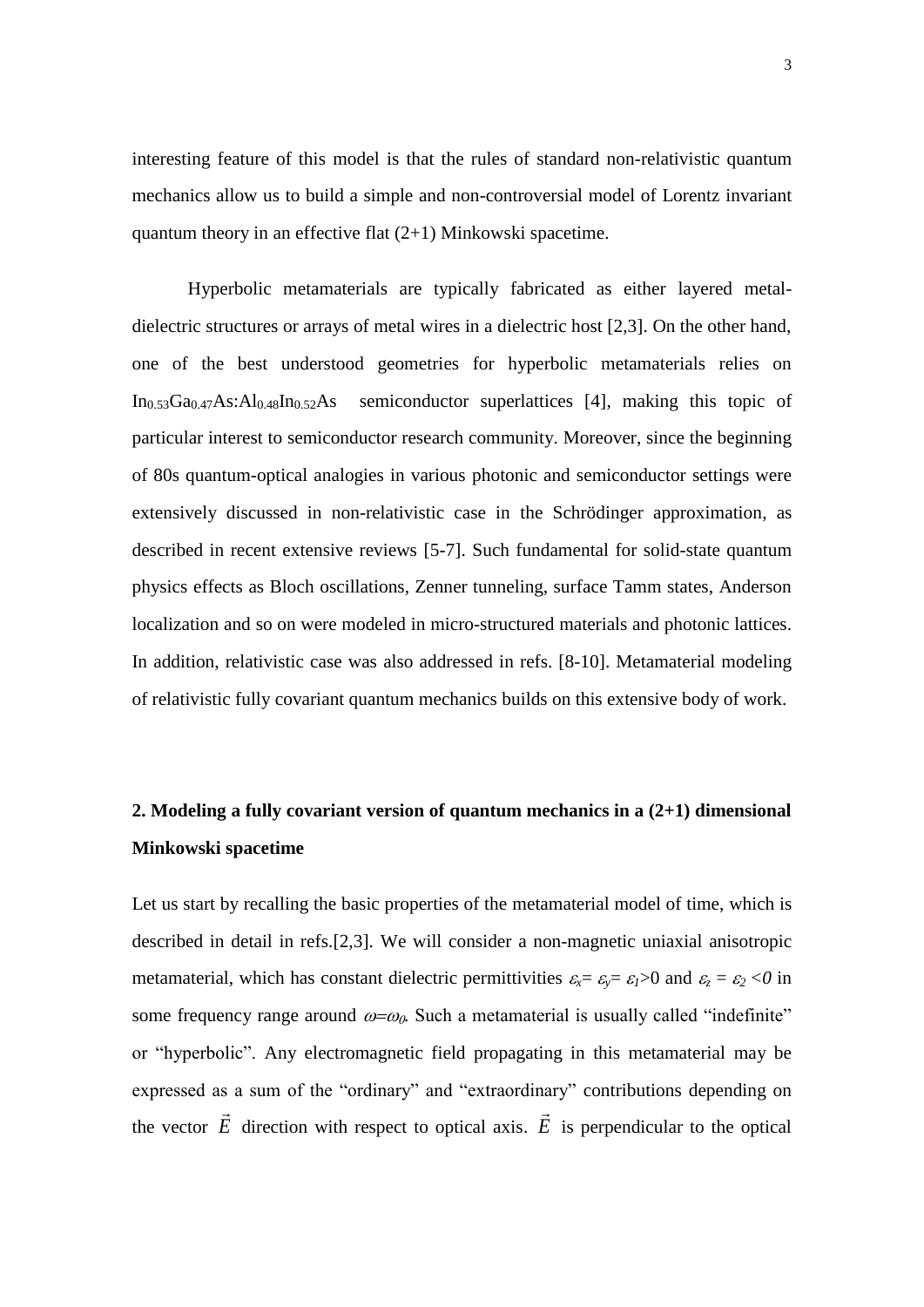axis for the ordinary component of the electromagnetic field, while extraordinary photons have nonzero *E*  $\overline{\phantom{a}}$ component along the optical axis. Let us introduce a "scalar" extraordinary field as  $\varphi = E_z$ . Let us assume that the metamaterial is illuminated by high intensity coherent CW laser field at frequency  $\omega_0$ , and we study spatial distribution of the extraordinary field  $\varphi_{\omega}$  at this frequency. Since temporal dispersion is rather large in hyperbolic metamaterials, we need to work in the frequency domain. Therefore, macroscopic Maxwell equations can be written as

$$
\frac{\omega^2}{c^2} \vec{D}_{\omega} = \vec{\nabla} \times \vec{\nabla} \times \vec{E}_{\omega} \text{ and } \vec{D}_{\omega} = \vec{\varepsilon}_{\omega} \vec{E}_{\omega}
$$
 (1)

After simple transformations Eq.(1) results in the following equation for  $\varphi_{\omega}$  field:

$$
-\frac{1}{\varepsilon_1} \frac{\partial^2 \varphi_{\omega}}{\partial z^2} + \frac{1}{|\varepsilon_2|} \left( \frac{\partial^2 \varphi_{\omega}}{\partial x^2} + \frac{\partial^2 \varphi_{\omega}}{\partial y^2} \right) = \frac{{\omega_0}^2}{c^2} \varphi_{\omega} = \frac{m^{*2} c^2}{\hbar^2} \varphi_{\omega},
$$
 (2)

where  $m^* = \hbar \omega_0 / c^2$  $\hbar \omega_0/c^2$  plays the role of effective mass. Equation (2) looks similar to the 3D Klein-Gordon equation describing a massive scalar  $\varphi_{\omega}$  field. Spatial coordinate  $z = \tau$  behaves as a "timelike" variable in this equation. Thus, it is clear that at large illumination levels eq.(2) describes propagation of light rays which behave as world lines of massive particles in a flat (2+1) dimensional Minkowski spacetime [3]. For example, if a dipole source (say a dye molecule) oscillating at frequency  $\omega_0$  is placed inside the dielectric phase of the hyperbolic metamaterial, its radiation pattern looks like a light cone in Minkowski spacetime (see Fig.1).

Let us now reduce the illumination level (using e.g. a neutral density filter positioned in between the CW laser and the hyperbolic metamaterial sample) and examine the transition from ray optics to quantum mechanical propagation of photons inside the hyperbolic metamaterial. The transition from classical to quantum optics occurs when the number of photons N in any given mode is no longer large, so that the assumption of small fluctuations  $N^{1/2} \ll N$  is no longer valid. Using the correspondence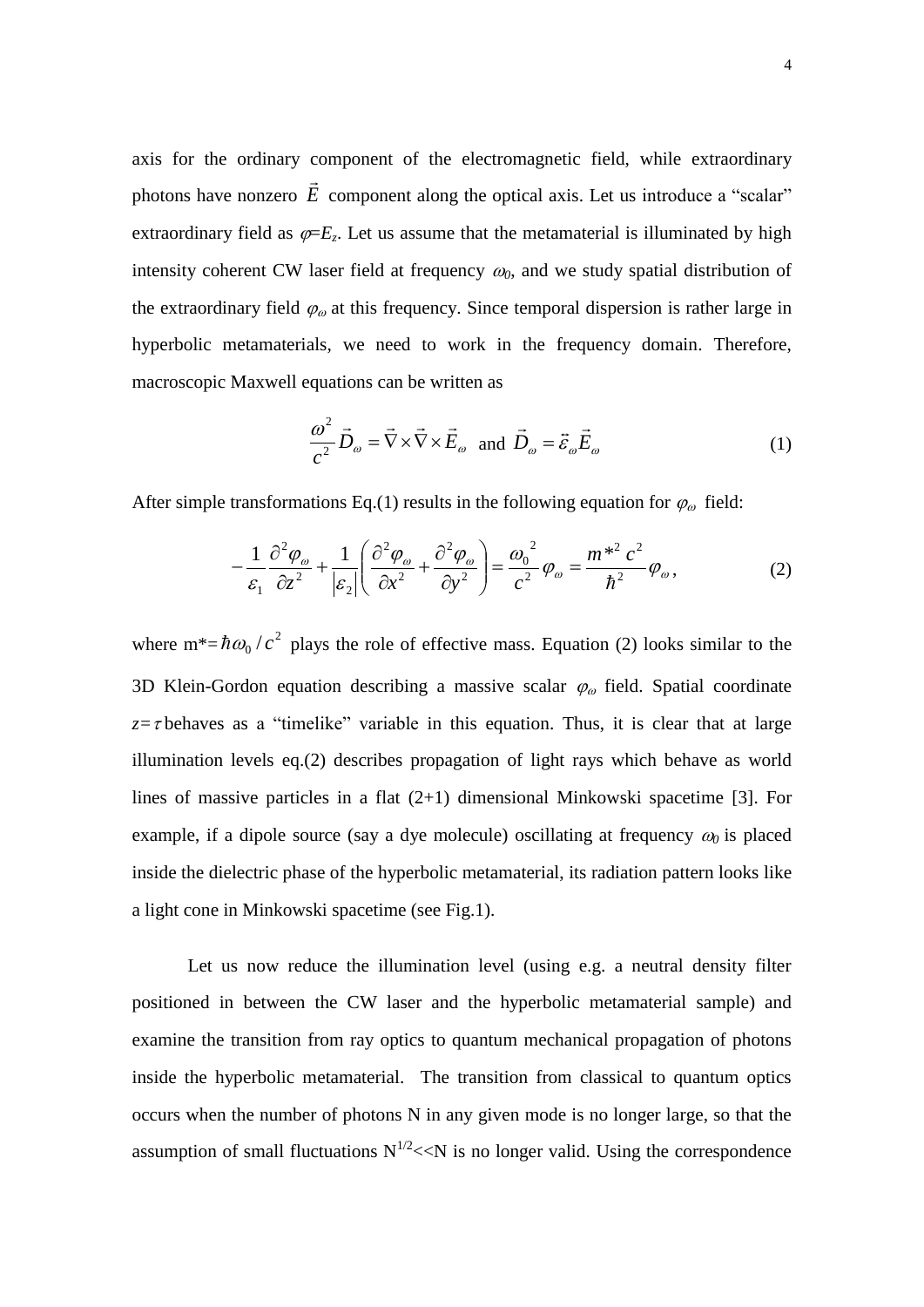principle, the wave equation describing extraordinary photons propagating inside the hyperbolic metamaterial may be re-written as follows:

$$
\left(-\frac{1}{\varepsilon_1}\frac{\partial^2}{\partial z^2} + \frac{1}{|\varepsilon_2|} \left(\frac{\partial^2}{\partial x^2} + \frac{\partial^2}{\partial y^2}\right) - \frac{m^{*2} c^2}{\hbar^2}\right)\varphi_\omega = 0\tag{3}
$$

where  $\varphi_{\omega}$  is understood as a quantum mechanical photon wave function. In the "nonrelativistic" limit in which the second term (the kinetic energy) in the parenthesis is much smaller than the effective rest energy  $m^*c^2$ , eq.(3) reduces to a standard Schrödinger equation:

$$
i\frac{\hbar c}{\varepsilon_1} \frac{\partial}{\partial z} \varphi_{\omega} = \hat{H} \varphi_{\omega} = \pm \left( m^* c^2 + \frac{\hbar^2}{|\varepsilon_2| 2m^*} \left( \frac{\partial^2}{\partial x^2} + \frac{\partial^2}{\partial y^2} \right) \right) \varphi_{\omega} = \pm \left( m^* c^2 + \frac{\left( \hat{p}_x^2 + \hat{p}_y^2 \right)}{|\varepsilon_2| 2m^*} \right) \varphi_{\omega}
$$
\n(4)

Note that if we would allow  $\varepsilon_1$  and  $\varepsilon_2$  to vary, an effective potential energy term would also appear in eq.(4). The  $m \nmid c^2$  term is usually omitted in the non-relativistic quantum mechanics by re-defining zero energy. Moreover, since the experimental geometry is stationary (we use coherent CW laser illumination so nothing dependents on time), and the Maxwell equations do not change under  $k_z \rightarrow k_z$  transformation, we may choose  $k_z$  to be positively defined. As a result, eq.(4) replicates standard non-relativistic quantum mechanics in the (2+1) Minkowski spacetime in which  $z = \tau$  coordinate plays the role of effective time. In a more general "relativistic" situation where the effective kinetic energy is no longer much smaller than the rest energy  $m * c^2$ , the "relativistic" eq.(3) must be used. Note that the "temporal" coordinate  $z = \tau$  and the spatial coordinates x and *y* enter "relativistic" wave equation (3) in a completely symmetric fashion. Therefore, within the scope of our model the uncertainty principle between  $z = \tau$  and  $k_z = E$  acquires exactly the same meaning as the uncertainty principle between *x* and  $k_x = p$ . On the other hand, definition of  $k_z$  as always positive in the "non-relativistic limit" of our model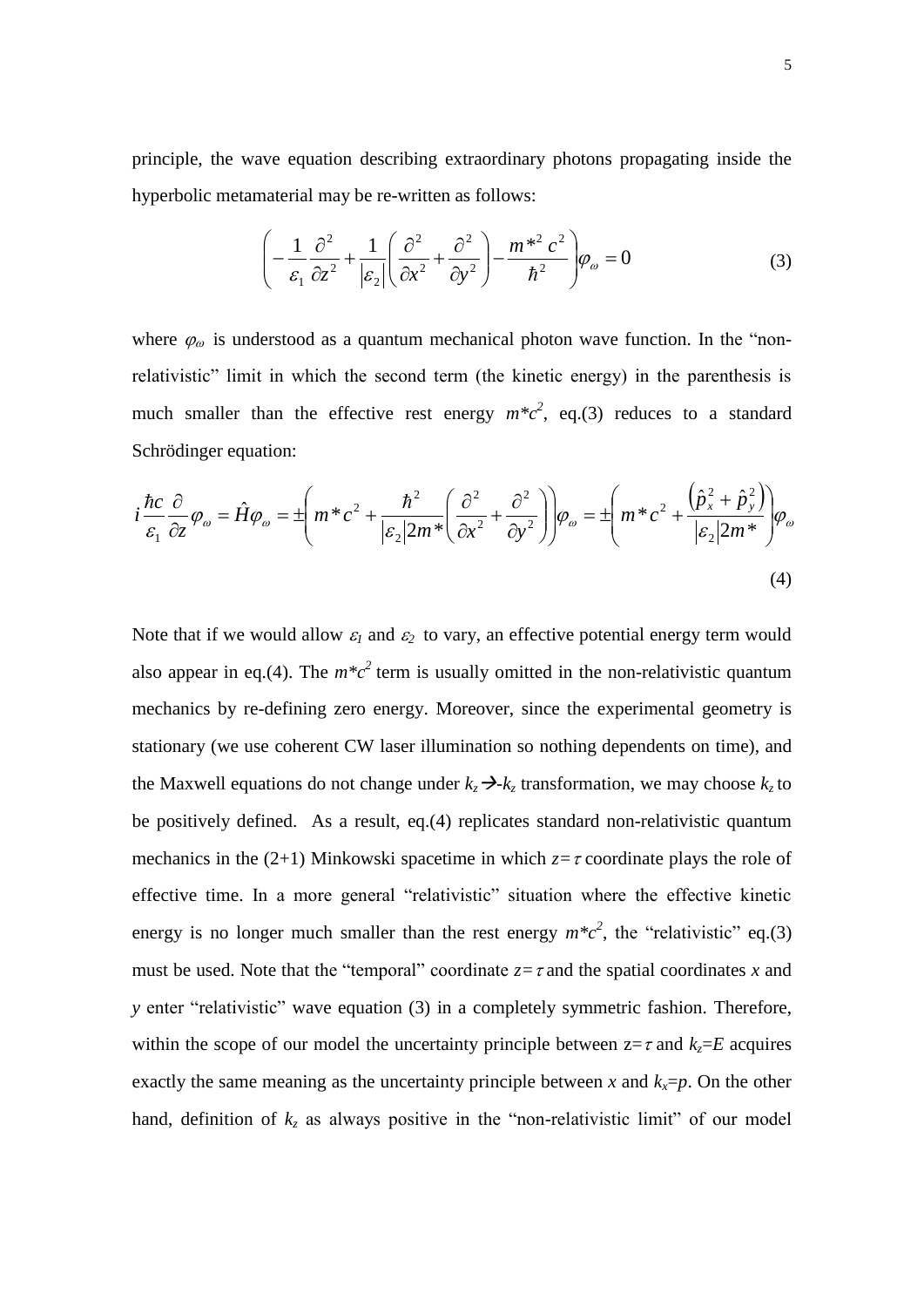would be clearly responsible for the re-introduction of all the typical difficulties associated with the notion of time in quantum mechanics [1].

The only missing ingredient in our model of  $(2+1)$  dimensional Lorentz invariant quantum theory remains a notion of classical particle detector. Ideally, such a detector must be an "internal" one. It would need to be made of some combination of our model photon "particles", and therefore, it would need to rely on nonlinear interaction of extraordinary photons. Potentially, this may be achieved in a hyperbolic metamaterial which exhibits strong optical nonlinearity and form spatial solitons [11]. Solitons may scatter other photons due to changes in local dielectric permittivity, leading to "internal measurement" of the photon spacetime location. On the other hand, in the absence of nonlinearity the role of classical detectors may be played by structural defects of the metamaterial, which would scatter extraordinary photons at a given  $(z_{0} = \tau_0, x_0, y_0)$  "spacetime location". Once again, these scattering events may be considered as measurements of the particle spacetime location. For example, in the 2D plasmonic hyperbolic metamaterial model described in [3] a near-field optical probe may be used as such a detector. The probe may be positioned at any desired location above the 2D metamaterial leading. It would scatter photons at this location. Construction of a "particle detector" completes our model of Lorentz invariant quantum theory in  $(2+1)$  dimensions, which is non-local by design. This model may be built in an actual experiment and compared with our own world.

Even though our model is limited by the fact that it is populated by scalar particles only, this does not prevent us from consideration of the most interesting implications of the quantum time concept, such as the temporal two slit experiments [1] and the issues of post-selection [12]. By design, the results of temporal two slit experiments in our model would replicate the results of quantum time model described in ref.[1], since in both models the particle wave function is extended both along spatial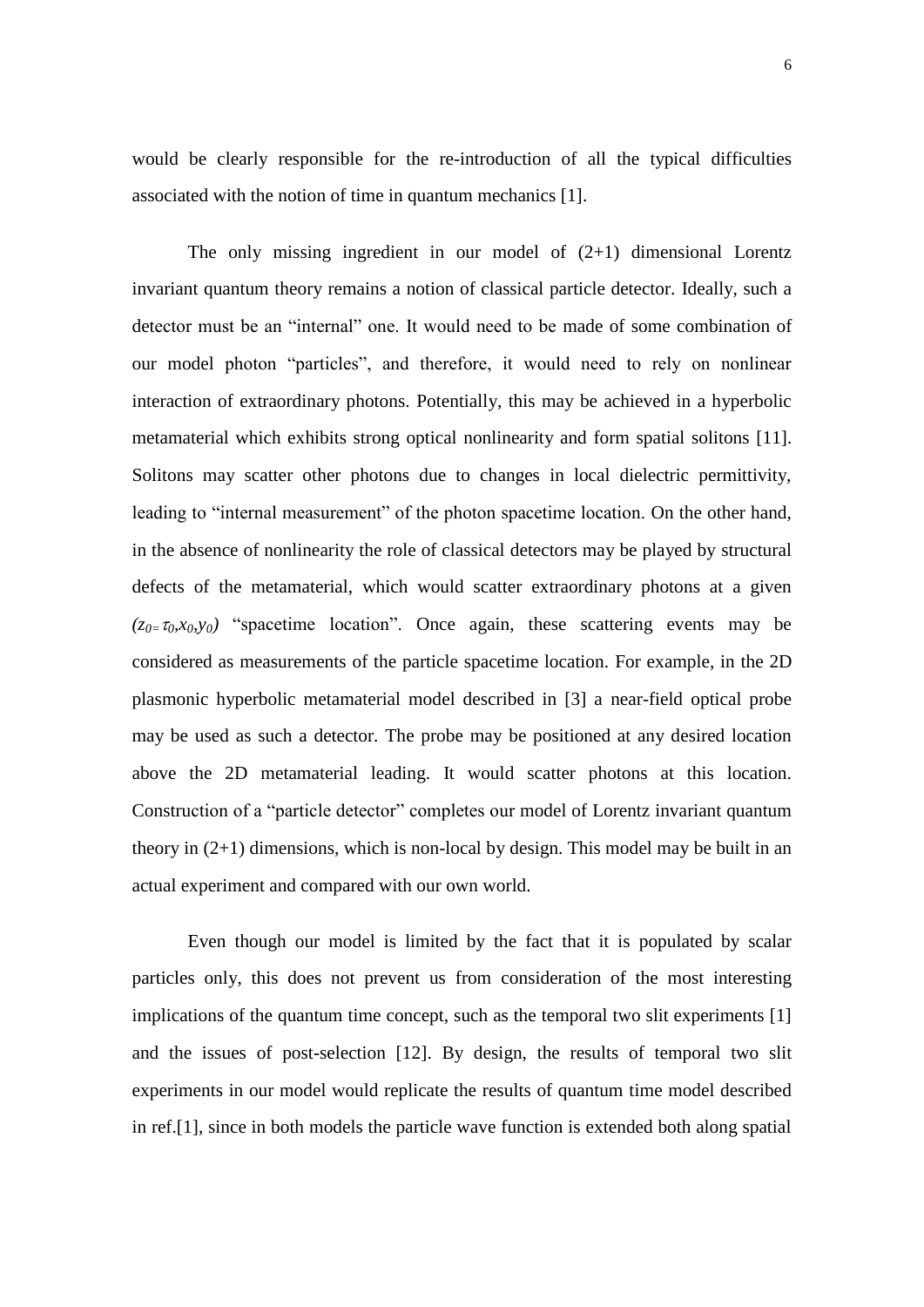and temporal directions (Fig.2). Additional dispersion predicted by the quantum time model [1] should be easy to observe in the model experiments with hyperbolic metamaterials. As described in ref.[1], in standard quantum theory, a particle going through a gate in time is clipped by the gate, reducing its dispersion in time. On the other hand, in temporal quantization, in addition to clipping, the particle is diffracted by the gate as well, increasing its dispersion in time relative to the standard quantum theory result. Diffraction of the photon by a "temporal gate" [1] in the  $z = \tau$  direction would indeed be easy to observe in model experiments with hyperbolic metamaterials, while widened interference peaks would be also easy to observe in an analogue of the temporal double slit experiment [1]. It is also obvious that within the scope of our model, measurements performed in the "past" and in the "future" must be treated on absolutely equal footing as long as the experimental arrangement is symmetric with respect to  $k_z \rightarrow k_z$  transformation, and the metamaterial spacetime is flat, so that our model quantum mechanics is perfectly "time symmetric" and both pre-selection and post selection of the quantum states is allowed.

#### **3. Modeling the Everett's universal wave function formalism**

On the other hand, such a symmetric experimental arrangement may be deformed, so that a preferred "cosmological arrow of time" may be created [3]. If  $\varepsilon_1$  and  $\varepsilon_2$  are allowed to vary, the Klein-Gordon equation for a massive particle in a gravitational field

$$
\frac{1}{\sqrt{-g}}\frac{\partial}{\partial x^i}\left(g^{ik}\sqrt{-g}\frac{\partial\varphi}{\partial x^k}\right) = \frac{m^2c^2}{\hbar^2}\varphi\tag{5}
$$

may be emulated in a hyperbolic metamaterial. For example, let us consider an experimental situation, in which we allow slow adiabatic variation of  $\varepsilon_2$  as a function of *z*, while  $\varepsilon_1$  is kept constant. According to eq.(2) this situation corresponds to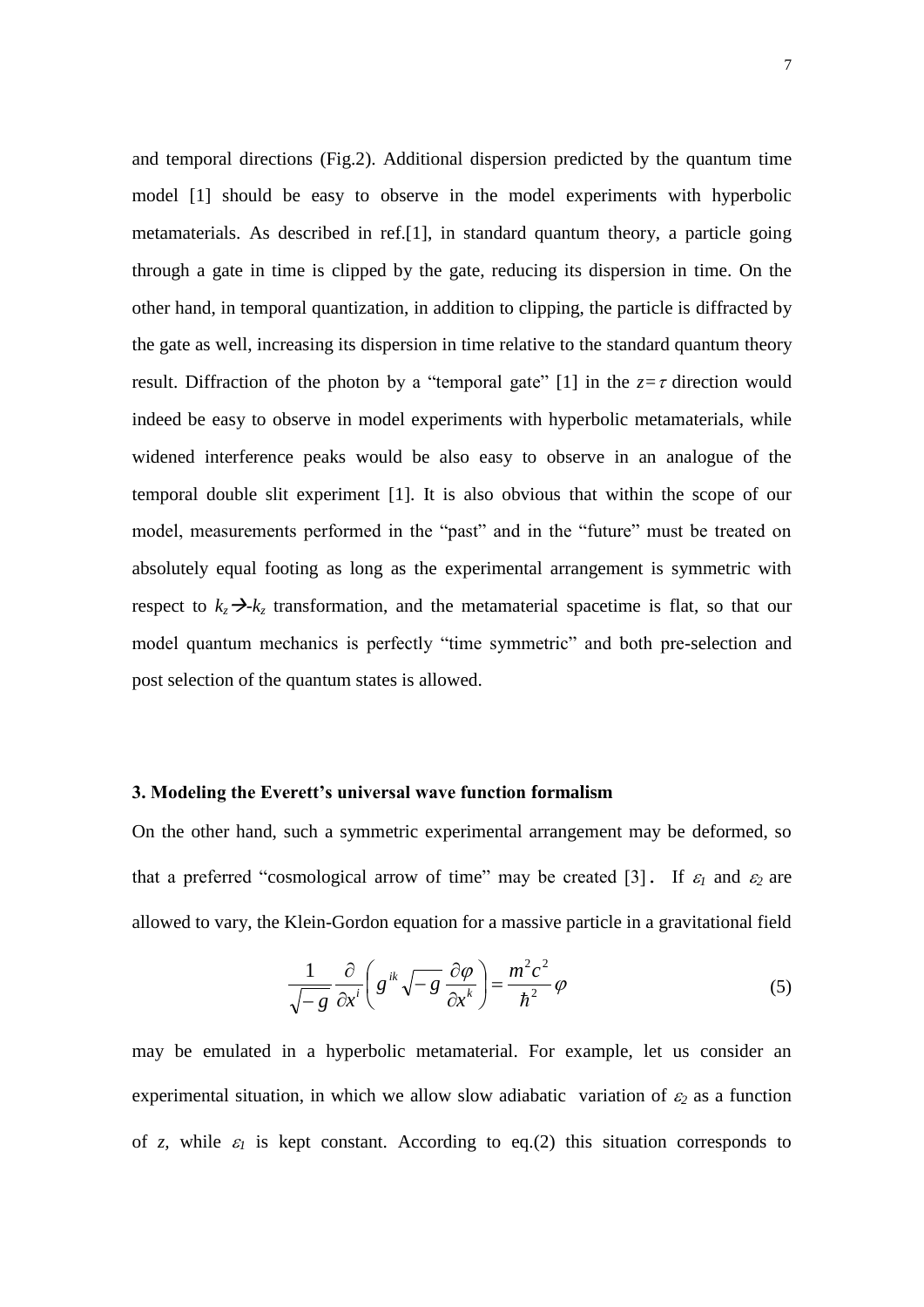"cosmological expansion" of the  $(2+1)$  dimensional universe as a function of "timelike"  $z = \tau$  variable. Simple experimental models of standard and inflationary big bang cosmologies based on this idea have been demonstrated in refs.[3,13] using plasmonic hyperbolic metamaterials. Hyperbolic metamaterial geometry in these demonstrations exhibited circular symmetry, and the radial coordinate *r* played the role of "timelike" variable, so that the central point  $r = \tau = 0$  may be considered as a toy "big bang" (Fig.3). Field propagation far from the center of the concentric metamaterial structure may be described locally using rectangular coordinates so that radial coordinate *r* corresponds to *z*, and angular coordinates correspond to *x* and *y* directions. Choosing  $\varepsilon_1$ =const>0 and  $\varepsilon_2 \sim -e^{Hz}$  (where *H* is the effective "Hubble constant") reproduces eq.(5) for massive particles if we introduce new wave function  $\psi$  as  $\psi = (-\varepsilon_2)^{1/2} \varphi_{\omega}$ . Indeed, such a substitution leads to the following wave equation for  $\psi$ .

$$
-\frac{\partial^2 \psi}{\partial z^2} + \frac{\varepsilon_1}{e^{Hz}} \left( \frac{\partial^2 \psi}{\partial x^2} + \frac{\partial^2 \psi}{\partial y^2} \right) - H \left( \frac{\partial \psi}{\partial z} \right) = \left( \frac{\varepsilon_1 \omega_0^2}{c^2} + \frac{H^2}{4} \right) \psi \tag{6}
$$

which differs from eq.(5) only by the scaling factor  $\varepsilon_1$  in the xy-direction, and is valid at any large  $r = z$  [13]. At low illumination level this experimental geometry may be used to emulate quantum mechanics on the inflationary de Sitter spacetime background. Using the correspondence principle, eq.(6) may be re-written as

$$
\left(-\frac{\partial^2}{\partial z^2} + \frac{\varepsilon_1}{e^{Hz}} \left(\frac{\partial^2}{\partial x^2} + \frac{\partial^2}{\partial y^2}\right) - H \frac{\partial}{\partial z} - \left(\frac{\varepsilon_1 \omega_0^2}{c^2} + \frac{H^2}{4}\right)\right) \psi = 0
$$
\n(7)

where the wave function  $\psi$  may be interpreted as the wave function of the toy metamaterial universe. It plays the same role as the Everett's universal wavefunction [14]. By construction such a model breaks symmetry with respect to  $k_z \rightarrow k_z$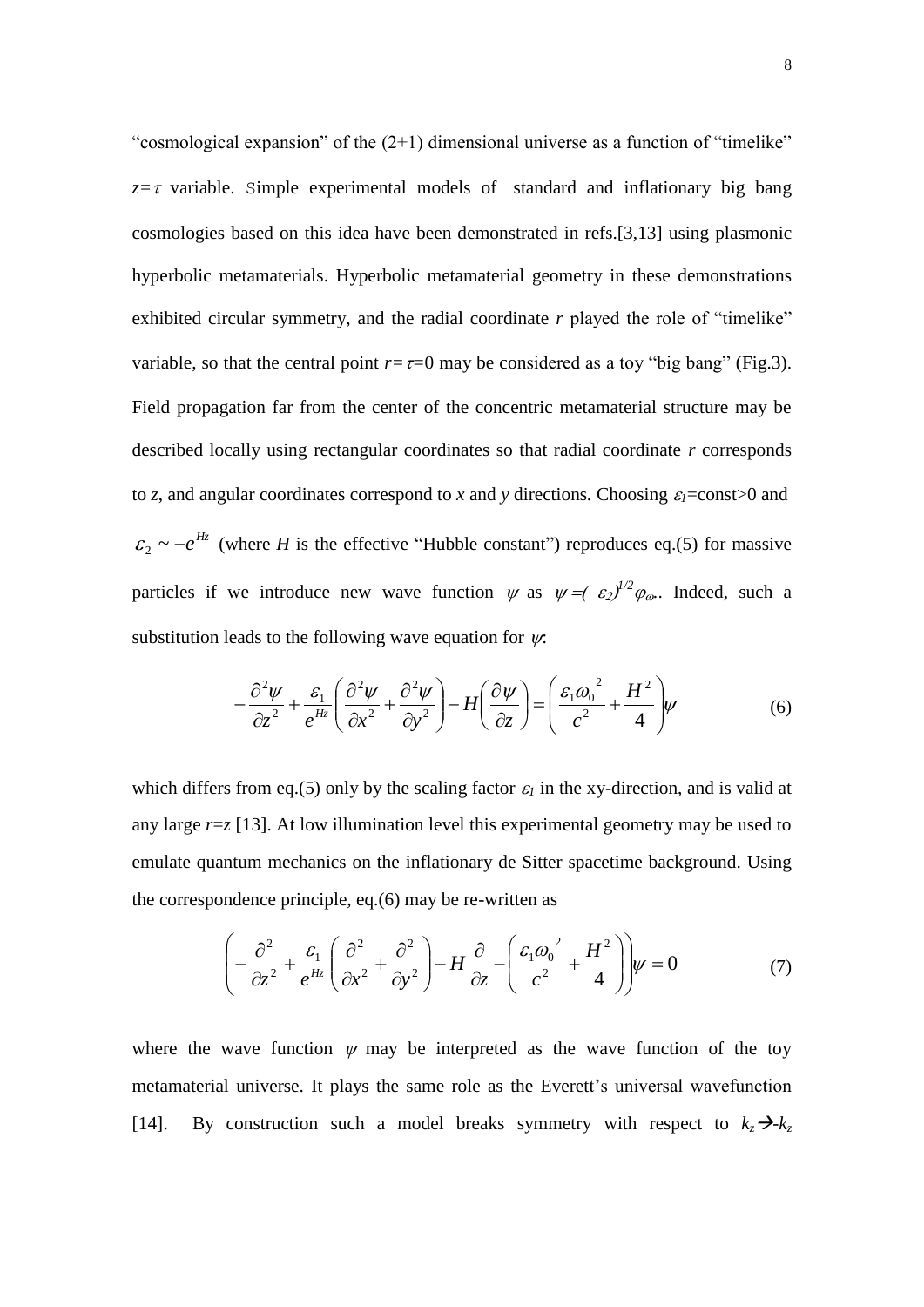transformation, which is also obvious from the appearance of  $H\partial/\partial z$  term in eq.(7). Breaking this symmetry defines the "future time direction" in our metamaterial model.

Fabrication of the plasmonic hyperbolic metamaterial shown in Fig.3(b,c) requires only very simple and common lithographic techniques. Let us consider a surface plasmon (SP) wave which propagates over a flat metal-dielectric interface. In our experiments gold has been chosen as a good plasmonic metal, while thin layers of PMMA have been used as a dielectric. If the metal film is thick, the SP wave vector is defined by expression

$$
k_p = \frac{\omega}{c} \left( \frac{\varepsilon_d \varepsilon_m}{\varepsilon_d + \varepsilon_m} \right)^{1/2} \tag{8}
$$

where  $\varepsilon_m(\omega)$  and  $\varepsilon_d(\omega)$  are the frequency-dependent dielectric constants of the metal and dielectric, respectively [15]. Let us introduce an effective 2D dielectric constant  $\varepsilon_{2D}$  so that  $k_p = \varepsilon_{2D}^{1/2} \omega/c$ , and thus

$$
\varepsilon_{2D} = \left(\frac{\varepsilon_d \varepsilon_m}{\varepsilon_d + \varepsilon_m}\right) \tag{9}
$$

Now it is easy to see that depending on the frequency, SPs perceive the dielectric material bounding the metal surface in drastically different ways. At low frequencies  $\mathcal{E}_{2D} \approx \mathcal{E}_d$ . Therefore, plasmons perceive a PMMA stripe as dielectric. On the other hand, at high enough frequencies around  $\lambda_0 \sim 500$  nm,  $\varepsilon_{2D}$  changes sign and becomes negative since  $\varepsilon_a(\omega) > -\varepsilon_m(\omega)$ . As a result, around  $\lambda_0 \sim 500$  nm plasmons perceive PMMA stripes on gold as if they are "metallic layers", while gold/vacuum portions of the interface are perceived as "dielectric layers". Thus, at these frequencies plasmons perceive a PMMA stripe pattern from Fig.3(b) as a layered hyperbolic metamaterial having opposite signs of  $\varepsilon$  along the radial and azimuthal directions. Such a metamaterial geometry indeed breaks symmetry with respect to  $k_r \rightarrow k_r$  transformation.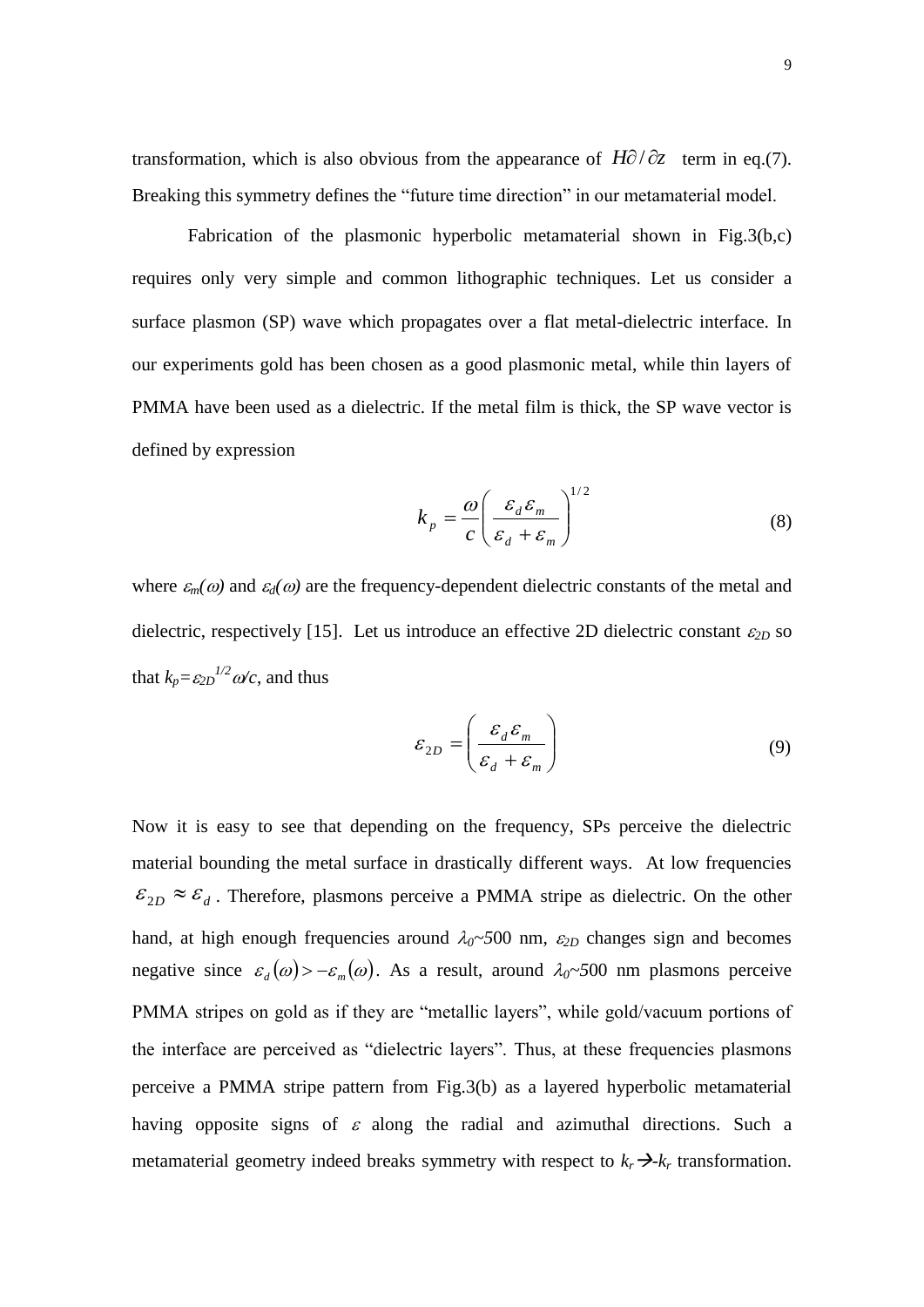Note that rigorous theoretical description of the PMMA-based plasmonic metamaterials developed in ref. [16] produces similar answer.

Eq.(7) describes evolution of the universal wavefunction  $\psi$  over the resulting (2+1) dimensional expanding spacetime. It is natural to express  $\psi$  as a superposition of spacetime location eigenstates  $\xi_m$  ( $r = \tau, x, y$ ) shown schematically in Fig.3(c):

$$
\psi = \sum c_m \xi_m (r = \tau, x, y) \tag{8}
$$

The Gaussian width of the location eigenstates is chosen to be equal to the width of an individual plasmonic ray or "world line" in Fig.3(c). When the CW laser power is attenuated  $\sum_{m} c_m^2 = N$ , where *N* is the total (small) number of extraordinary photons launched into the metamaterial. Unless we perform measurements of the photon spacetime locations using e.g. a near-field optical probe as described above, any superposition of the location eigenstates described by eq.(8), which satisfies  $\sum c_m^2 = N$ exists simultaneously in the quantum mechanical sense. Therefore, within the scope of our model such location eigenstate superpositions may be considered as co-existing "parallel universes". By taking into account results of all the spacetime location measurements performed on the system, these "parallel universes" may be arranged as sets of "consistent histories". Thus, all the features of the Everett's universal wave function formalism arise naturally within the scope of our model, and by construction our model is free from any inconsistency or paradox.

# **4. Conclusion**

In conclusion, we have demonstrated that propagation of low intensity light through a hyperbolic metamaterial may be used to emulate a fully covariant version of quantum mechanics in a (2+1) dimensional effective Minkowski spacetime. When quantum mechanical description is applied near the toy "big bang", the Everett's "universal wave function" formalism arises naturally, in which the wave function of the model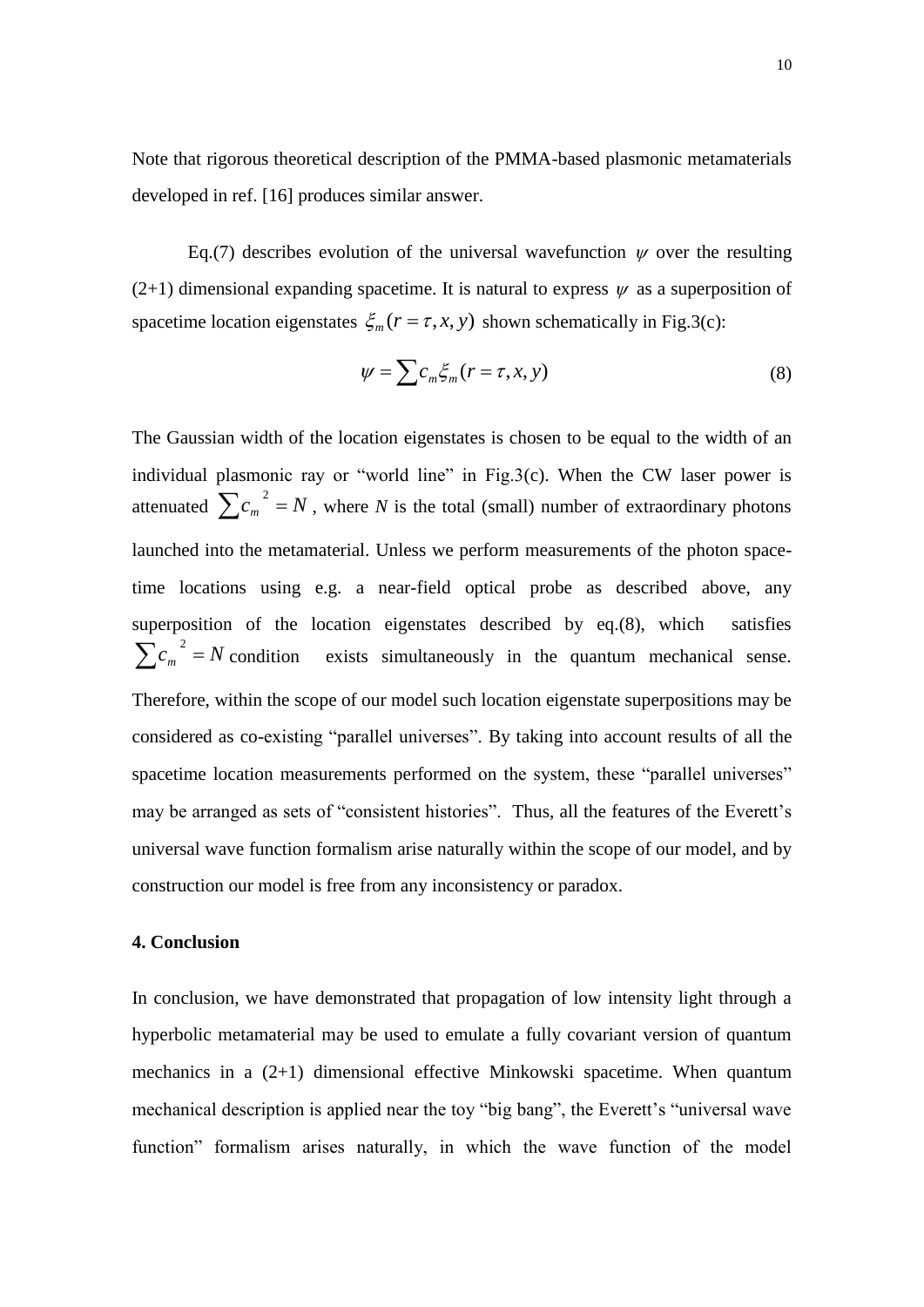"universe" appears to be a quantum superposition of mutually orthogonal "parallel universe" states.

# **References**

- [1] J. Ashmead, "Quantum time", arXiv:1005.0789v1.
- [2] I.I. Smolyaninov and E.E. Narimanov, *Phys. Rev. Letters* **105**, 067402 (2010).
- [3] I.I. Smolyaninov and Y.J. Hung, *JOSA B* **28**, 1591-1595 (2011).
- [4] A. J. Hoffman, L. Alekseyev, S. S. Howard, K. J. Franz, D. Wasserman, V. A.

Podolskiy, E. E. Narimanov, D. L. Sivco, C. Gmachl, *Nature Materials* **6**, 946-950 (2007).

- [5] S. Longhi, *Laser & Photonics Reviews* **3**, 243 (2009).
- [6] Y.V. Kartashov, V.A. Vysloukh, L. Torner, *Progress in Optics* **52**, 63 (2009),
- [7] I.L. Garanovich, S. Longhi, A.A. Sukhorukov, Y.S. Kivshar, *Phys. Rep*. **518**, 1 (2012).
- [8] S. Longhi, *Central Europ. J. of Phys*. **9**, 110 (2011),
- [9] F. Dreisow, M. Heinrich, R. Keil, A. Tunnermann, S. Nolte, S. Longhi, A. Szameit, *Phys. Rev. Lett.* **105**, 143902 (2010).
- [10] S. Longhi, *Phys. Rev. Lett*. **105**, 013903 (2010).
- [11] I.I. Smolyaninov, *Phys. Rev. A* **88**, 033843 (2013).
- [12] B. Reznik and Y. Aharonov, *Phys. Rev. A* **52**, 2538–2550 (1995).
- [13] I.I. Smolyaninov, Y.-J. Hung, and E. Hwang, *Physics Letters A* **376**, 2575-2579 (2012).
- [14] H. Everett, *Rev. Mod. Phys.* **29**, 454–462 (1957).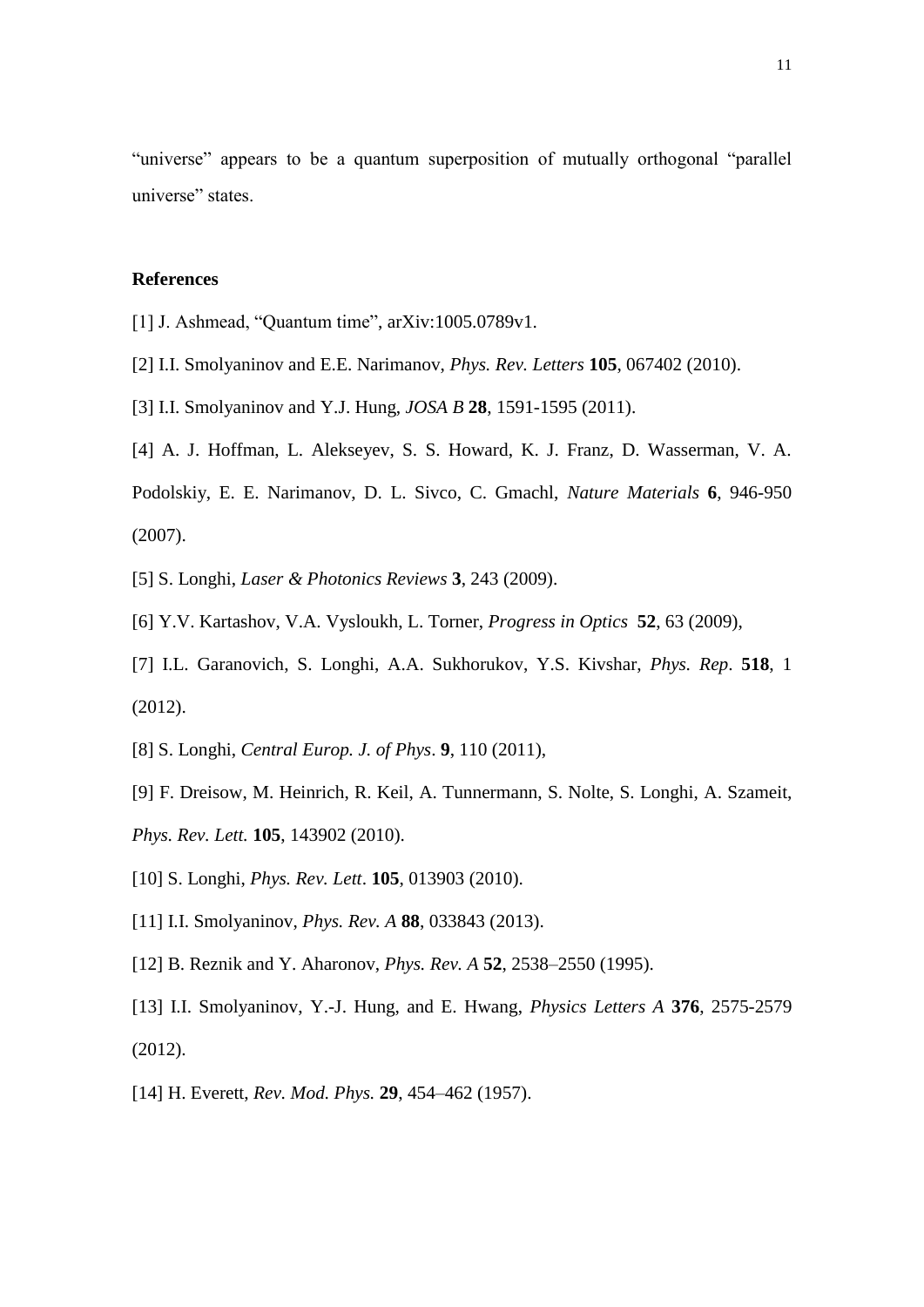- [15] A.V. Zayats, I.I. Smolyaninov, and A. Maradudin, *Physics Reports* **408**, 131-314 (2005).
- [16] Z. Jacob and E.E. Narimanov, *Appl. Phys. Lett*. **93**, 221109 (2008).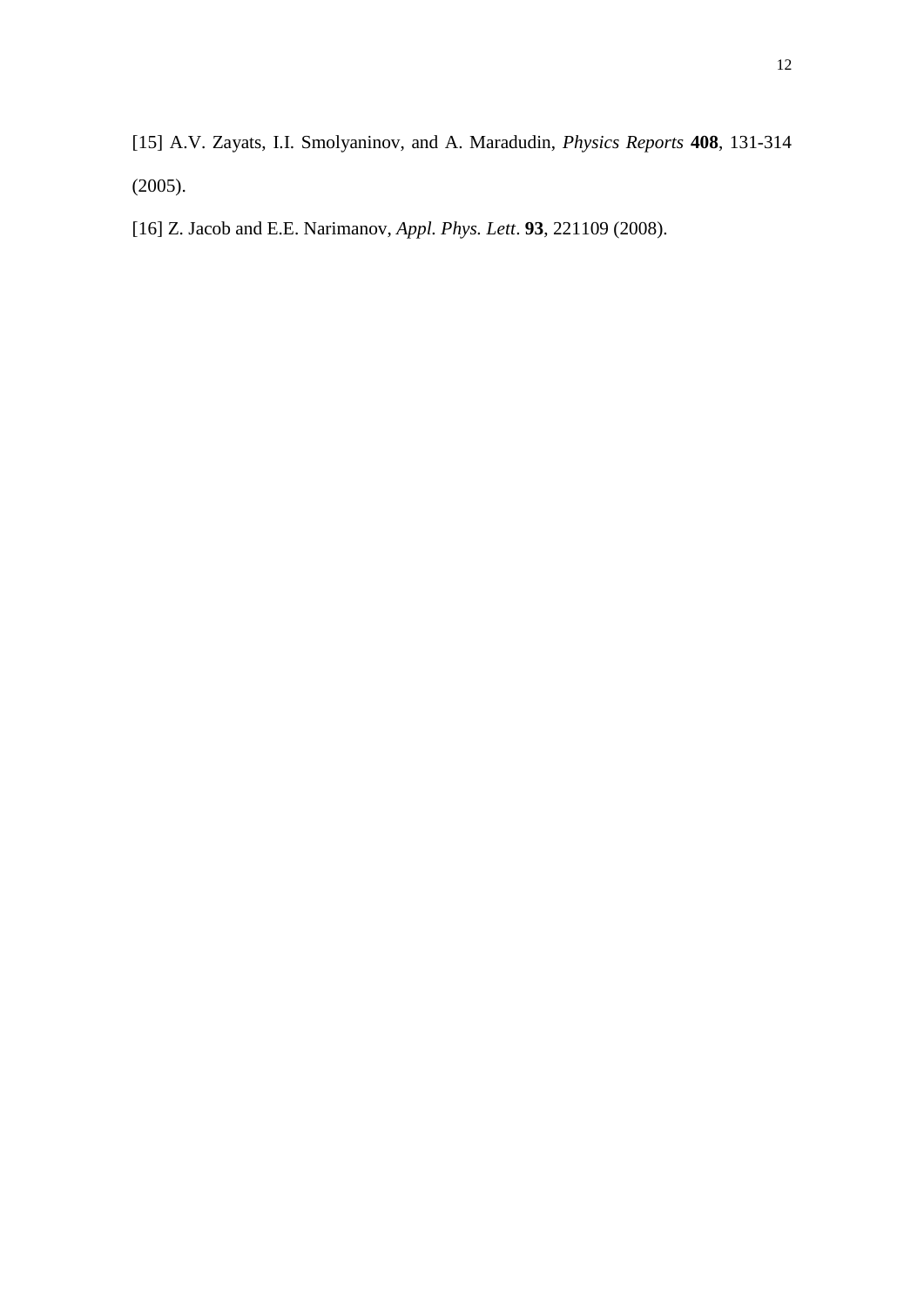# **Figure Captions**

**Figure 1.** Radiation pattern of a dipole source placed inside a hyperbolic metamaterial looks like a light cone in a 2+1 dimensional Minkowski spacetime in which spatial z coordinate plays the role of a "timelike" coordinate.

The calculations have been performed using COMSOL Multiphysics 4.2.

**Figure 2.** Wave functions of photons in a hyperbolic metamaterial depend on both "temporal"  $z = \tau$  and spatial x and y coordinates. This corresponds to the "quantum time" model of quantum mechanics described in ref.[1].

**Figure 3.** Quantum mechanical description of the "metamaterial spacetime": (a) Schematic view of world lines behavior near the big bang. (b) AFM image of the plasmonic hyperbolic metamaterial based on PMMA stripes on gold. The defect used to launch plasmons into the structure near the "big bang" location is shown by an arrow. (c) Plasmonic rays or "world lines" increase their spatial separation as a function of "timelike" radial coordinate. The point (or moment)  $r = \tau = 0$  corresponds to a toy "big" bang". The spacetime location eigenstates are shown by circles. For the sake of clarity, light scattering by the edges of the PMMA pattern is partially blocked. (d) Proposed geometry of the "quantum time" experiments. Neutral density (ND) filter attenuates intensity of light coupled into the toy  $(2+1)$  dimensional spacetime. Unless we perform measurements of the photon space-time locations using e.g. a near-field optical probe(s) any superposition of the location eigenstates described by eq.(8) "exists" simultaneously in the quantum mechanical sense. Therefore, such superpositions of location eigenstates may be considered as "parallel universes" within the scope of our model.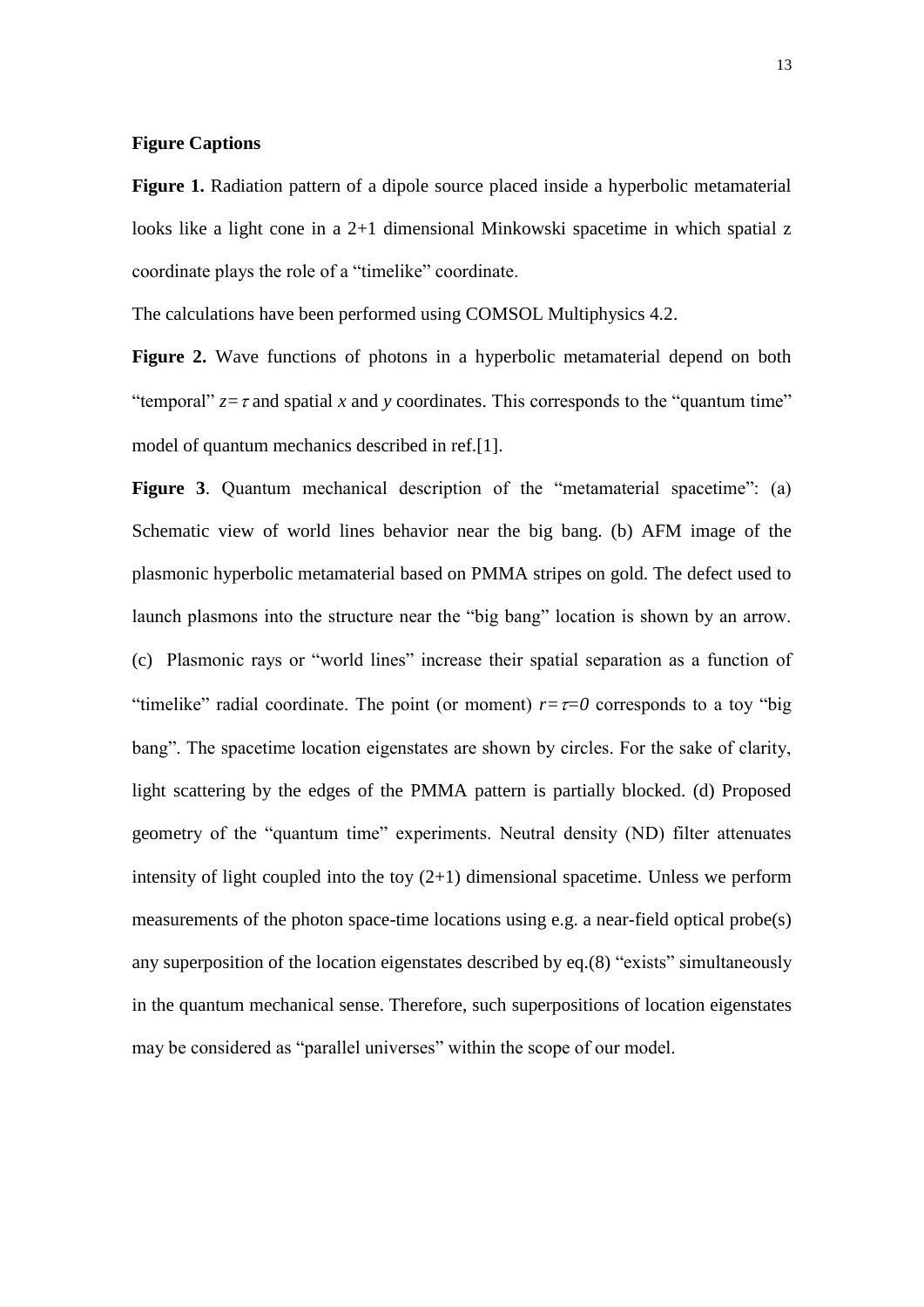

Fig.1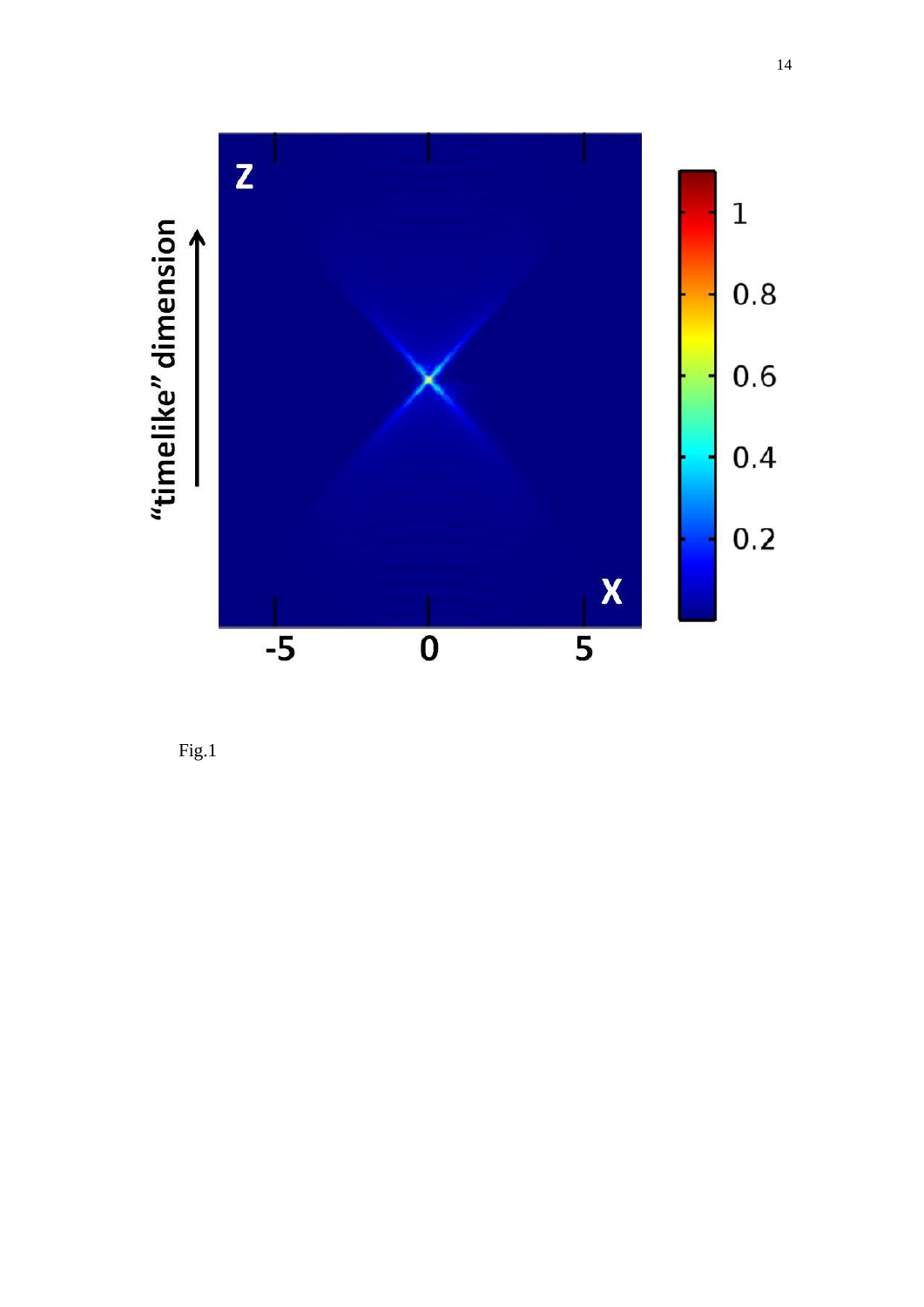

Standard non-relativistic quantum mechanics: wave function  $\phi(x,y)$  has no extension along time dimension

Fig.2